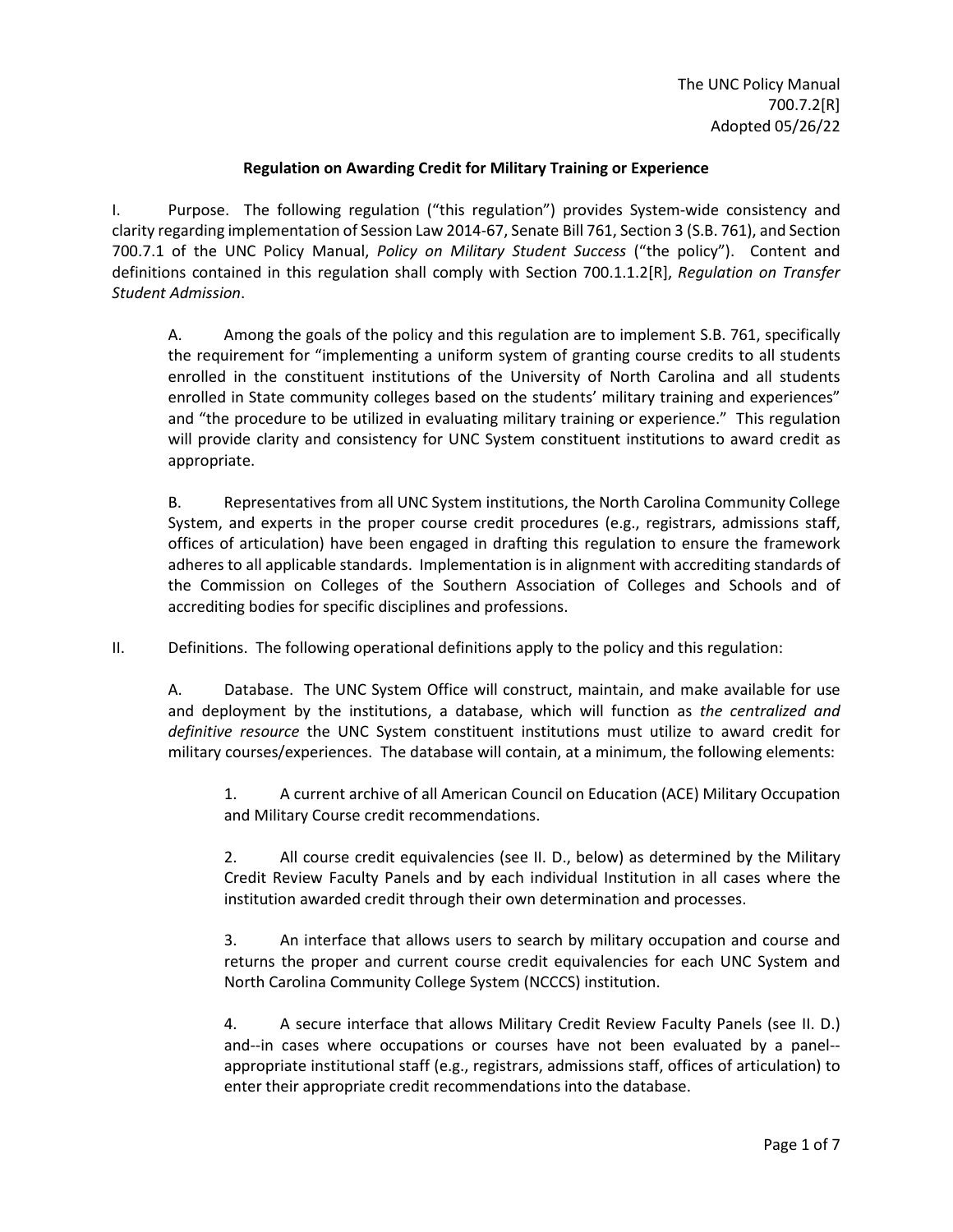B. Defense Activity for Non-Traditional Education Support (DANTES). DANTES is the Defense Human Resource Activity (DHRA) component responsible for managing a portfolio of education programs and services that help military members achieve their education and career goals. DANTES produces Joint Services Transcript JST; (see II.G.) and contracts with ACE to perform academic evaluation of military occupations and courses.

C. American Council on Education (ACE). ACE is a membership organization that mobilizes the higher education community to shape effective public policy and foster innovative, highquality practice. ACE convenes faculty panels nationwide to review military occupation and course skills, learning objectives, and competencies, and to create generic credit recommendations based on course definitions common to most two- and four-year postsecondary educational institutions.

D. Military Credit Review Faculty Panels. The UNC System Office and NCCCS System Office will jointly recruit, assign, and administer Military Credit Review Faculty Panels, made up of faculty from across the two systems. These panels shall meet regularly to review ACE course credit recommendations for military occupations and courses and determine the appropriate credit institutions must award.

E. Applicable and appropriate credit. A determined number of credit hours granted for a particular course or courses, each designated by course prefix and course number as contained in the institution catalog, aligned with the subject content and determined by the UNC and NCCCS faculty panels, or by ACE course credit recommendations if not yet reviewed by the faculty panels.

F. Community College of the Air Force (CCAF). Members of the U.S. Air Force may not have a Joint Service Transcript (JST) if they only attended Air Force courses; the USAF established the CCAF in 1972 and the Southern Association of Colleges and Schools (SACS) accredited CCAF in 1973. Courses on a CCAF transcript are not, and will not be, assessed by the faculty panels or included in these processes. Instead, institutions should grant normal and appropriate transfer credit as applicable.

G. Joint Service Transcript (JST). The JST is an academically accepted document approved by ACE to validate a service member's military occupational expertise and training, along with the corresponding ACE college credit recommendations. Institutions should only use official JSTs, marked "Official," and transmitted from DANTES to the evaluating institution, for actual credit articulation.

H. Military Credit Advisory Council (MCAC). The UNC System Office will create and maintain (as needed), a Military Credit Advisory Council as a resource to assist and advise the System Office and the UNC System chief academic officer (CAO), regarding requested areas of expertise on military credit issues. The System Office CAO, after communicating the change to all constituent institution's CAOs and requesting nominations, may alter the composition of the MCAC as needed. The UNC System Office will invite North Carolina Community College System officials to MCAC meetings.

I. Military Occupational Specialty (MOS). A coded system used by the military services to identify specific jobs and levels of expertise in those jobs. Specifically, only the U.S. Army and the U.S. Marine Corps uses the MOS acronym. The U.S. Air Force uses Air Force Specialty Codes (AFSC); the U.S. Navy uses ratings and the Navy Enlisted Classification (NEC); and the U.S. Coast Guard uses a system of naval ratings. However, many documents often use "MOS" generically.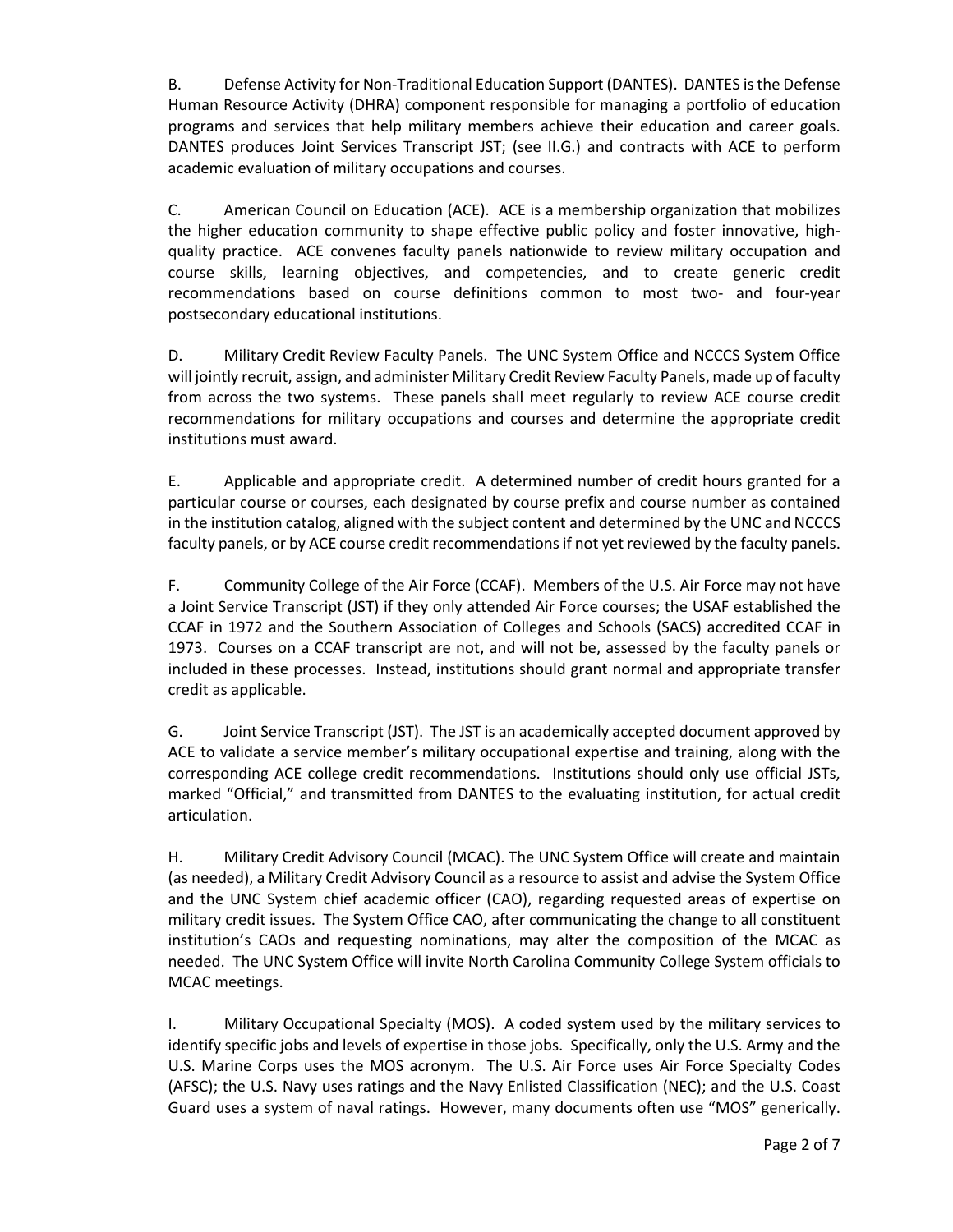This document will use the general terminology of military specialty or military specialty codes, but we may use "MOS" in charts and areas when required by allowable space as an acronym for military duty identifiers.

J. Other Official Academic Records. UNC System institutions may evaluate other documents as official academic records (military academic forms, e.g., DA-1059 (Army), Enlisted Record Briefing (ERB), Officer Record Brief (ORB)). Official academic records should include the following: name or type of training, description of training, dates of training, and performance outcome.

K. Recommended Course Credit. The credits published in the database, agreed upon by the faculty panels, and approved by each system's provost/CAO, approved for awarding academic credit for specific military occupations and courses.

III. Affected Students. The requirements of this regulation shall affect all active duty, Reserve, National Guard, and veteran students who present an official JST, official CCAF transcript, or other official military academic record for review. This regulation, in conformance with S.B. 761, does not distinguish between type and/or status of any discharge. This regulation does not mandate any disposition regarding enrollment eligibility or institutional acceptance for enrollment. If DANTES transmits a valid JST for the student, the institutions must review the JST and apply approved credit in accordance with this regulation.

A. Institutions should encourage prospective military/veteran studentsto provide a JST (and other official academic records) during the application process.

B. Institutions should evaluate the JST and other official academic records for transfer credit as early as possible, but shall evaluate the JST prior to enrollment. Institutions are encouraged to evaluate non-official JSTs as part of the recruiting/application process. Early application of credits could affect course sequencing and failing to apply credits in a timely manner could adversely affect the student's ability to register for courses, or cause students to take unneeded courses for credit.

C. Institutions may review unofficial JSTs/documents to provide information on possible credits, but they may award/implement the credit only after receiving an official JST, transmitted by DANTES.

D. Institutions shall not impose a penalty if a student chooses not to identify as an active duty service member or veteran. Once an active duty service member or veteran chooses to selfidentify, the institution should request the official JST and evaluate it for transfer credit as soon as possible.

# IV. Student Responsibilities

A. Students seeking credit for military training or experience must submit a JST and other official academic records and/or notify the registrar or admissions personnel that they have potential military credit as part of the application process.

B. If they did not do so during the application process, students receiving VA benefits must submit their JST to the registrar by the end of the first semester of enrollment (or earlier) to maximize the amount of information for the cataloguing official. Registrars should work with the VA certifying officials to enter credit by the end of the first semester of enrollment to maximize the amount of information for the cataloguing official.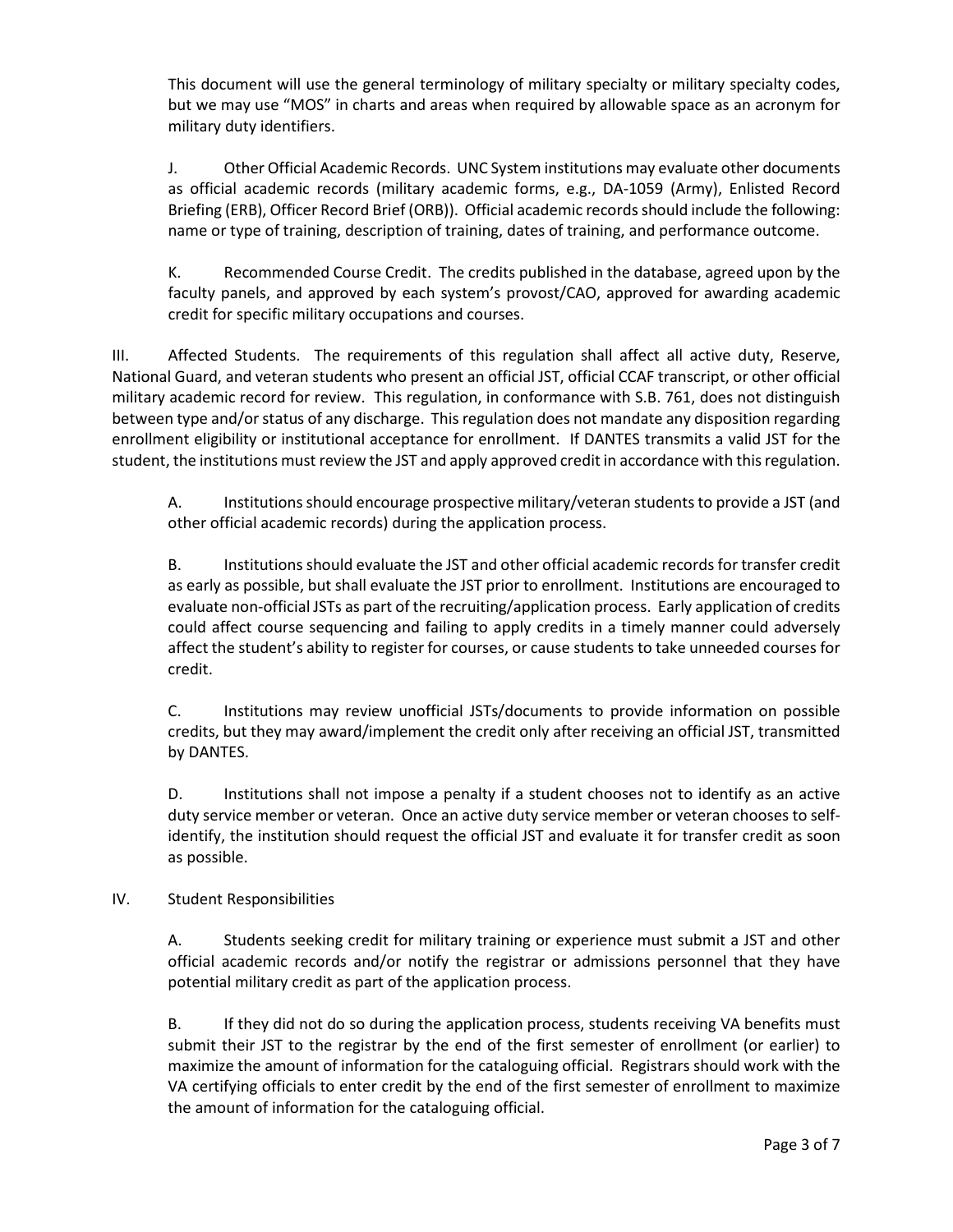C. Some students on active duty may have applicable courses added to their JST while enrolled and at different points in their institutional enrollment. Students should request an evaluation of any new JST credits as soon as possible after the military course is completed by submitting an updated official JST for evaluation.

V. Awarding Applicable and Appropriate Credit. UNC System constituent institutions shall determine and award applicable and appropriate credit to students who have presented an official JST (and/or other official academic records) as outlined below. The institution shall retain a copy of all official JSTs used to evaluate credit for each student in conformance with the UNC System and institution's records retention policy. Institutions must use the database and its credit transfer functions to apply all credit articulations into the student's record. This requirement ensures that the UNC System Office has a reliable audit trail of all military credit articulations to demonstrate system-wide conformance to S.B. 761.

## A. Initial JST Evaluation:

1. **If the occupation(s) and course(s) listed on the official JST are included in the database, which indicates a review and approval by UNC System-NCCCS faculty panels, institution officials shall award the student the specified course credit and specified credit hours listed in the database.** Institutions shall record the credit specifically, as a course prefix, number, and name as indicated in the database (e.g., specifically MATH 1150, and not as a "three hours of math," etc.). Institutions seeing any errors in the database should bring the matter to the attention of the appropriate staff at the UNC System Office as soon as possible.

2. **If the UNC System-NCCCS faculty panels have not reviewed a course presented by the student, and thus no recommendation exists in the database, then the institution shall grant credit based upon ACE recommendations.** The institution will ensure timely evaluation of credit and the credit given shall be specific to an institutional course equivalency, and not generic credit.

a. When the institution awards any credit for military courses/experiences, it shall enter the information into the database and it shall award the same credit for future students who present the identical military occupation or military course on or after the date of credit award.

b. If the UNC System-NCCCS faculty panels later award credit for the same military course/occupation/experience, the institution need not change previous credits awarded. The updated equivalent credit decided by the faculty panel will apply to future students as-of the panel decision date.

B. Updated JST Evaluation:

1. Registrars and institutional faculty/staff shall utilize the database (as described in V.A., above) to evaluate new content on a previously evaluated JST when a student presents a JST. Students on active duty may complete training while enrolled in an institution, and after the initial JST Evaluation (see V.A., above). When presented with an updated JST, registrars and institutional faculty/staff need only evaluate those elements of the JST added since the last evaluation.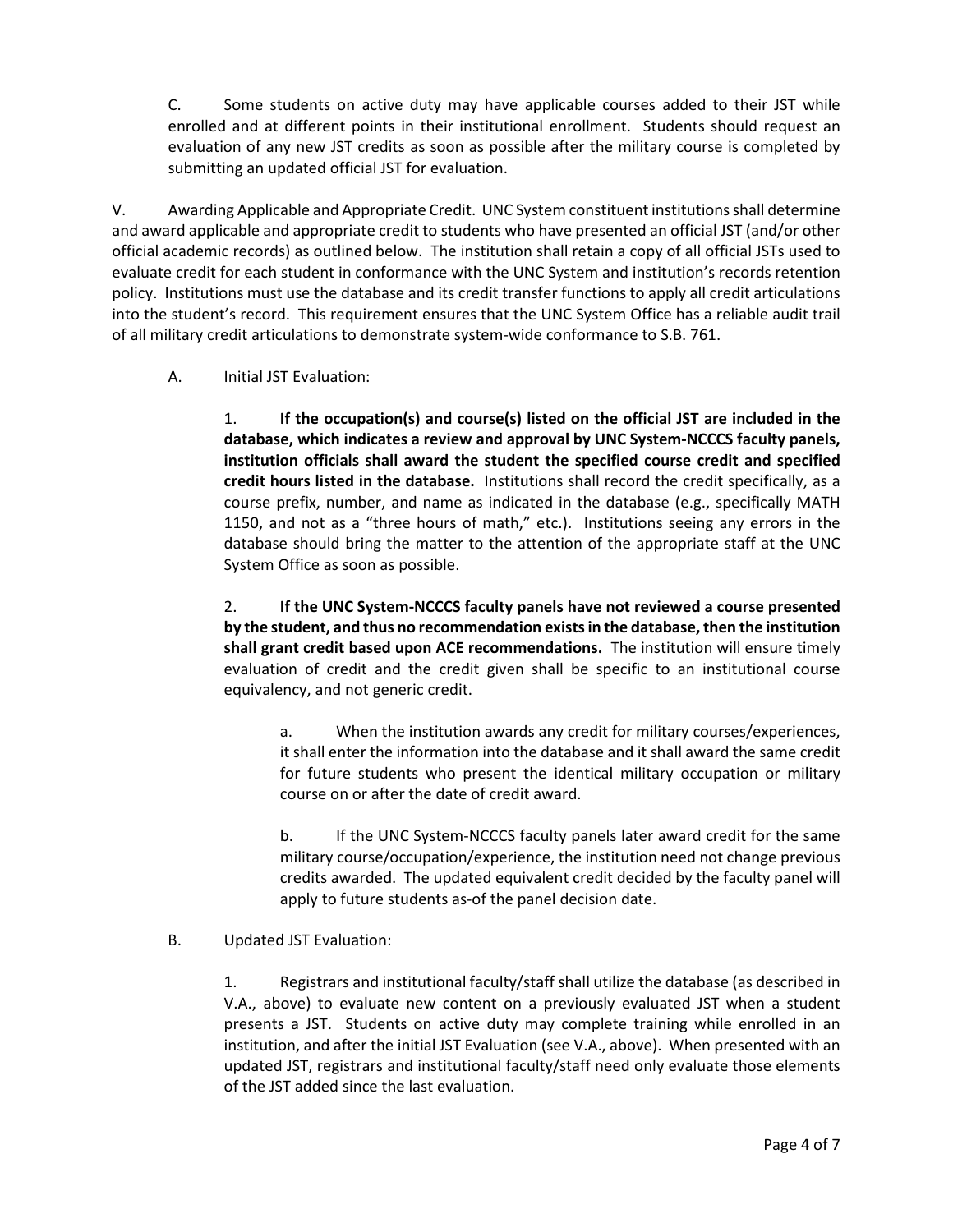2. Transfer Students from another UNC System institution shall have their entire JST re-evaluated by the gaining institution prior to starting classes. The gaining institution shall evaluate the student's JST against the current data in the database, and shall award the appropriate credit shown for their institution. Additionally, the gaining institution will make every reasonable effort to retain any previously granted credit that is not represented in the database for their institution, as appropriate regarding their transfer evaluation policies (e.g., as elective credit).

C. Refusal of credit by institution:

1. **The default position for the institutions and registrars shall be to award credit per the database or (if not evaluated) ACE recommendations.**

2. **If an institution objects to awarding credit, either via the database or ACE recommendations, they must request to do so in writing from the institution's CAO to the UNC System CAO.** The letter must contain specific evidence to counter the panel or ACE recommendations. At a minimum, the institution must base the objection upon the faculty's review of the military course in question (to include a review of the syllabus and learning objectives and outcomes) and compared to the same criteria of the institution's course for which the student is seeking credit. Evidence in support of an institution's compelling reasons for an exception to transfer equivalents shall be supported by the most recently available and practicable data on academic outcomes of that constituent institution's own students from the discipline most analogous or relevant to the content area of the credit under consideration.

3. The UNC System CAO will evaluate the institution's request. If the CAO grants the waiver, it will be for that institution only and the System Office will annotate the waiver in the database. If the CAO denies the waiver, the institution must grant the credit and cannot petition for a waiver again for the specific military course/training associated with the specific course credit.

D. As of August 1, 2023, any institutional policy or practice of awarding credit for military courses that differs from the above processes is considered null and void and the UNC System regulation takes precedence. Institutions may seek specific exceptions, following the processes outlined above (V.C.2.). Any limits on the transfer of military credits shall be discontinued effective August 1, 2023. This regulation does not in any manner alter the graduation requirements that every student must meet in order to receive a degree; students must still satisfy graduation requirements (e.g., coursework taken in residence, capstone courses, cohort requirements, etc.).

E. Repeated Credit. Students may choose to take a course that meets credit they have already earned under this policy.

1. The student must make the request in writing, which will become a part of their academic record. The request should state the reasons for wanting to take the course rather than the transfer credit (e.g., military course was too far in the past and they wish to have updated information).

2. If appropriate under Department of Veterans Affairs and/or Department of Defense regulations, the institution's registrar may award the transfer credit in a way that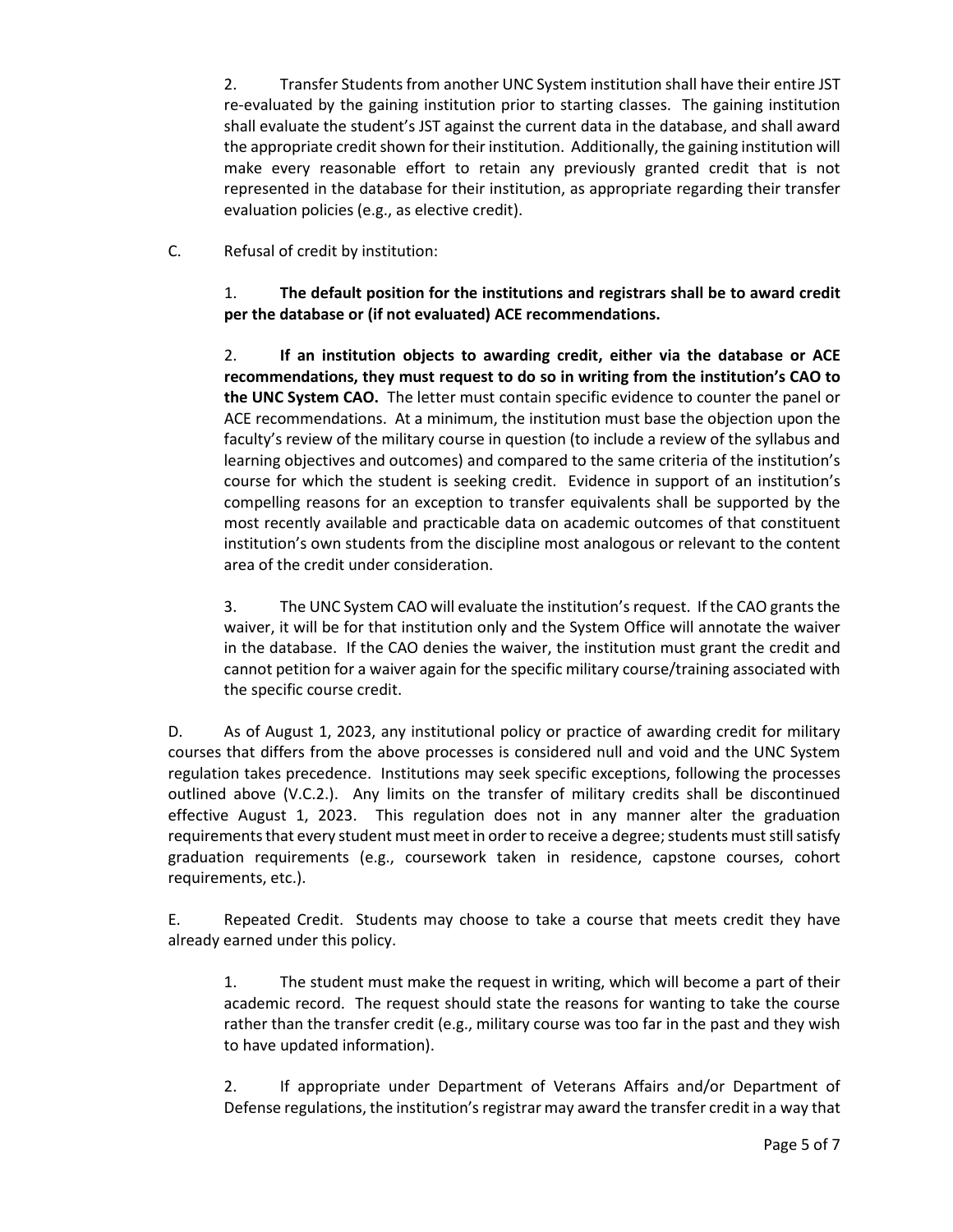preserves the student's eligibility for the institution's course (which is not normally given for taking a repeated course if the student earned a non-punitive grade). If such a change/coding is not possible, the student must understand that they may have to personally pay for tuition and fees associated with taking a repeated course, in order to abide by Department of Veterans Affairs and/or Department of Defense policies.

3. If the student wishes to audit the course, the institution should allow the student to do so at no charge for tuition and fees (required textbooks and supplies are the student's responsibility).

F. Effective immediately, institutions should announce and publish credit that is available for currently enrolled military and veteran students and invite them to submit any JSTs for review. Prior credit given to currently enrolled students may remain as granted or the student and/or institutional faculty/staff may request an additional review. The institution shall award additional credit if advantageous to the student.

G. Additionally, UNC constituent institutions:

1. Shall establish and publish a process whereby active duty military, reservists, and veterans receive credit for the general education health and/or physical education requirements, based on military recruit training.

2. Shall accept foreign language coursework completed through the Defense Language Institute Foreign Language Center (DLIFLC) as transfer credit. Institutions are encouraged to establish a process for students to demonstrate proficiency and to waive campus language requirements for other foreign language skill development outside of DLIFLC. Examples include, but are not limited to, the following examples: College-Level Examination Program (CLEP) credit, Defense Language Proficiency exams, and continuing education mission specific language training.

3. Are encouraged to develop equivalence mapping for credit by exam for CLEP and DANTES Standardized Subject Tests (DSST), and to publish a chart showing the minimum allowable CLEP and DSST scores (no lower than 50 for CLEP) and the credit/course equivalences.

4. Are encouraged to train admissions counselors, registrars, academic advisors, department chairs or heads, and deans on the principles and practices of military credit transferability. The UNC System Office will provide training and consultation as requested or required.

5. Shall consult with the UNC System Office CAO (or designated representative) on any questions regarding evaluation of military training and experience not covered in this regulation.

VI. Student Choice Regarding Award of Transfer. A student may decline to accept the offered credit and either audit or enroll in a course or credit option aligned with the course in question, depending on institutional practice. When a student declines to accept an offered credit, they should do so in writing and the institution will make that request a part of the student's academic record.